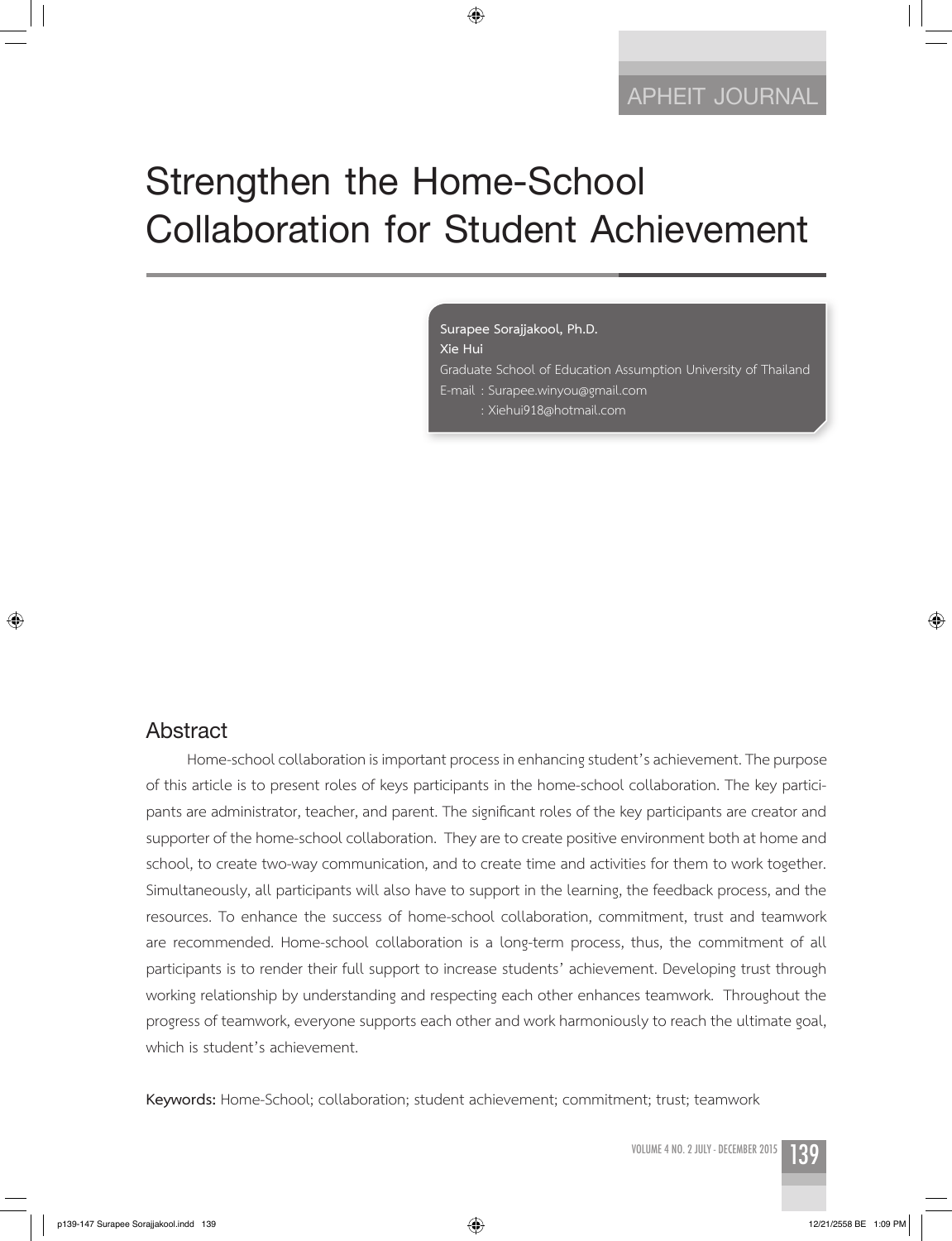### **Introduction**

The learning of the child since birth started from home and that learning continues on with a formal education. Though the child moves on from informal education at home to formal education at school, education is not restricted to the location. Hence, the significant connection of home and school will have to be endured and sustained.

Holmes and Wynne (1991) stated that one thing that makes school so different from other organizations is the complexity of interrelationships among administrator, teacher, parent, and pupil. Boss and Krauss (2007) also pointed out that parents are encouraged to be involved in students' education. In unison, other researches also provide educators and parents with a substantial body of evidences that parent involvement and engagement is associated with children's academic performance and social competence (Henderson, 1978).

Therefore, it is imperative to study the significance of home-school collaboration, the roles of school administrator, teacher and parent as they work together to enhance the achievement of students.

### **Part 1: The significance of homeschool collaboration**

Grothaus (2010) stated that involvement of parents and teachers, in striving together, provoke children in discovering and accepting their potential as a powerful being. The study of Christenson and Reschly (2009) concluded in their study that the collaboration of home and school result in more students participation in their academic activities and a better achievement in their attitudes toward learning and testing. Along with a progress in the attitude, the behavior, attendance, homework completion, and test score are improved. Teachers experience greater job satisfaction and better relationship with students, administrators, and parents. Parents report that opportunities to enhance positive learning and self-efficacy are important. They experience a more positive outcome toward learning and a better communication with their children (Christenson & Reschly, 2009; Henderson & Mapp, 2002).

Paula and William (2013) indicated that developing excellent home, school and community is an ongoing process that takes time and effort. Consequently, school administrators, teachers should create opportunities in working together with parents, a culture of collaboration for students' improvement, and a focus on results.

Thus, Home-school collaboration significantly impact the achievement of the students by increasing the engagement of students, parents, and teachers in supporting and creating a positive environment for the children toward improving their academic potential and social skills. The attitude of students toward learning, behavior, attendance and homework completion are correspondingly improved. The collaboration decreases isolation of teacher and parent; increase commitment to achieve common goal and share responsibility toward the students' education. Hence, collaborative work of school and home has been found enriching through the working process and the commitment of parents, students, and school administrator.

# **Part 2 Key participants and their roles in the home-school collaboration**

In the home-school collaboration, administrators, teachers and parents are key participants

⊕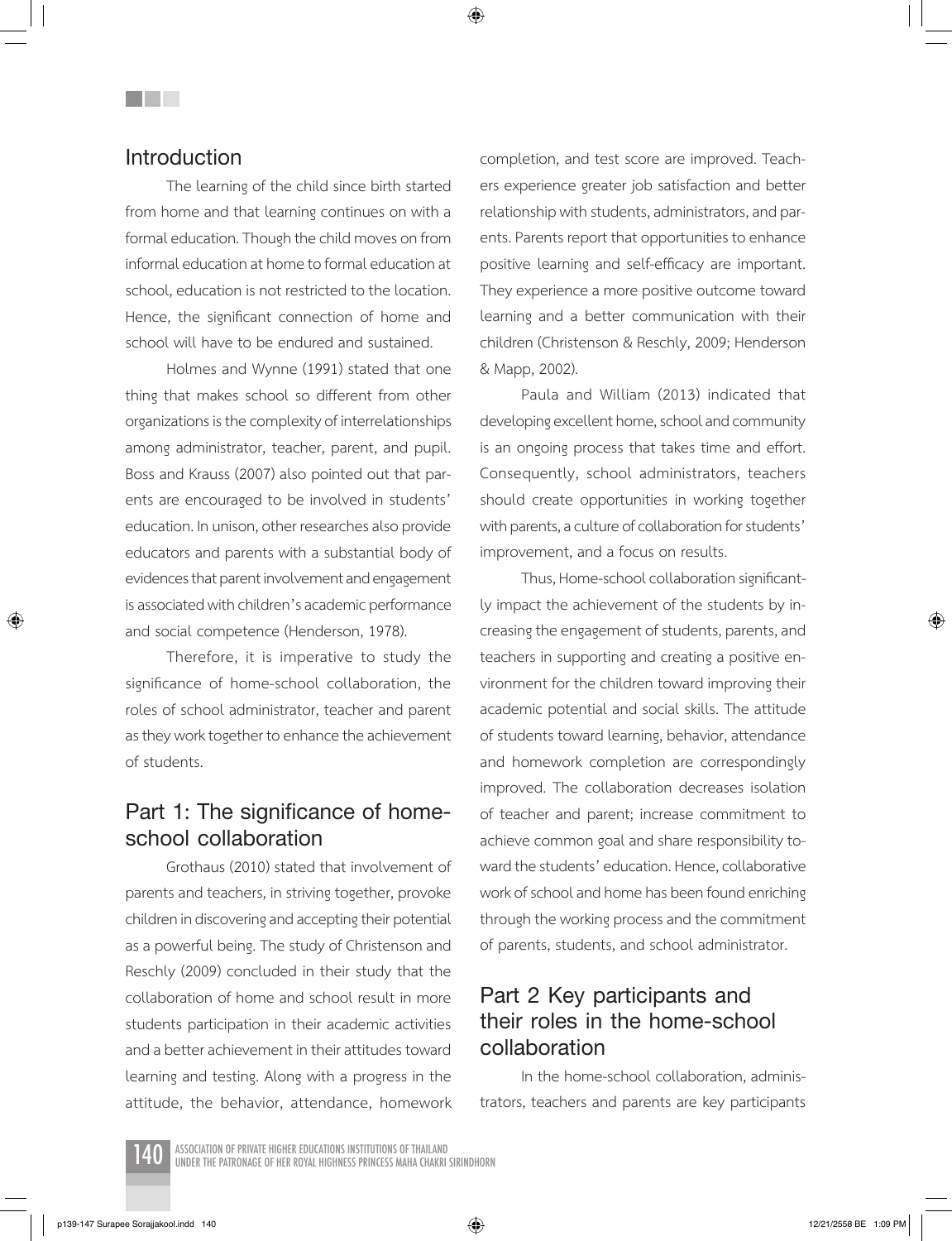### **APHEIT JOURNAL**

that play important roles in supporting students' achievement. Each participant plays different roles but as a joint effort to increase the potential of students both academically and socially.

#### **2.1 Administrators' role**

The task of collaboration requires an individual who possesses the qualities necessary to lead all the participants including the parents, teachers and the students in the home-school collaboration toward the desired goal of promoting students' achievement (Sepanlou, 2008).

In many schools, administrators are the in top level of management, they play the role of supervisor and facilitator. Administrators support and supervise the operation of the school and the implementation of the plan; they are key persons in developing policy and making decision, facilitating the development of the goals and managing the whole plan appropriately. Administrators encourage the engagement of all the participants in the home-school collaboration to work together in supporting the achievement of the students. The roles of administrator to be discussed in this collaborative process are the creator and supporter in the following areas:

#### **1. To Create:**

a. Positive Environment.

A positive school environment values families' contributions, emphasizes partnerships and ensures the safety space for positive interaction with educators (NASP, 2012). Positive environment for learning includes fostering an open discussion between home and school, listening to teachers and parents' opinions, providing opportunities for parents to have part in this collaboration for their

children' education, and engaging them in decision making.

b. Positive communication.

Communication barriers can deplete team energy and isolate individuals, additionally, poor communication among team members leads to the failure of the whole plan. Administrator is able to create atmosphere of positive communication through having open dialogue, listening respectfully, asking, clarifying questions and expressing their own views clearly. These opportunities are used to promote positive communication among participants in the home-school collaboration (Roberts and Pruitt, 2009).

c. Positive relationship.

A positive relationship between home and school must be created to sustain a long-term success of home-school collaboration. Positive relationship can begin with inviting parents to be volunteers and join school activities. Students are motivated to learn when they see parents involve in school activities and help in classroom (Dorfman & Fisher, 2002). When parents are welcomed by the school, and work positively with the team, they will feel comfortable with each other consequently their working relationship become constructive.

### **2. To Support: Administrator is to support and sustain the implementation of the collaboration of home and school by:**

a. Support the parents' involvement in sharing vision, decision-making, planning and assessment.

A shared vision should be well set and interpreted to all participants in order to create professional home-school collaboration. It also requires an ongoing plan that can guide the collaboration efforts. Therefore, administrators

volume 4 no. 2 july - december 2015 141



⊕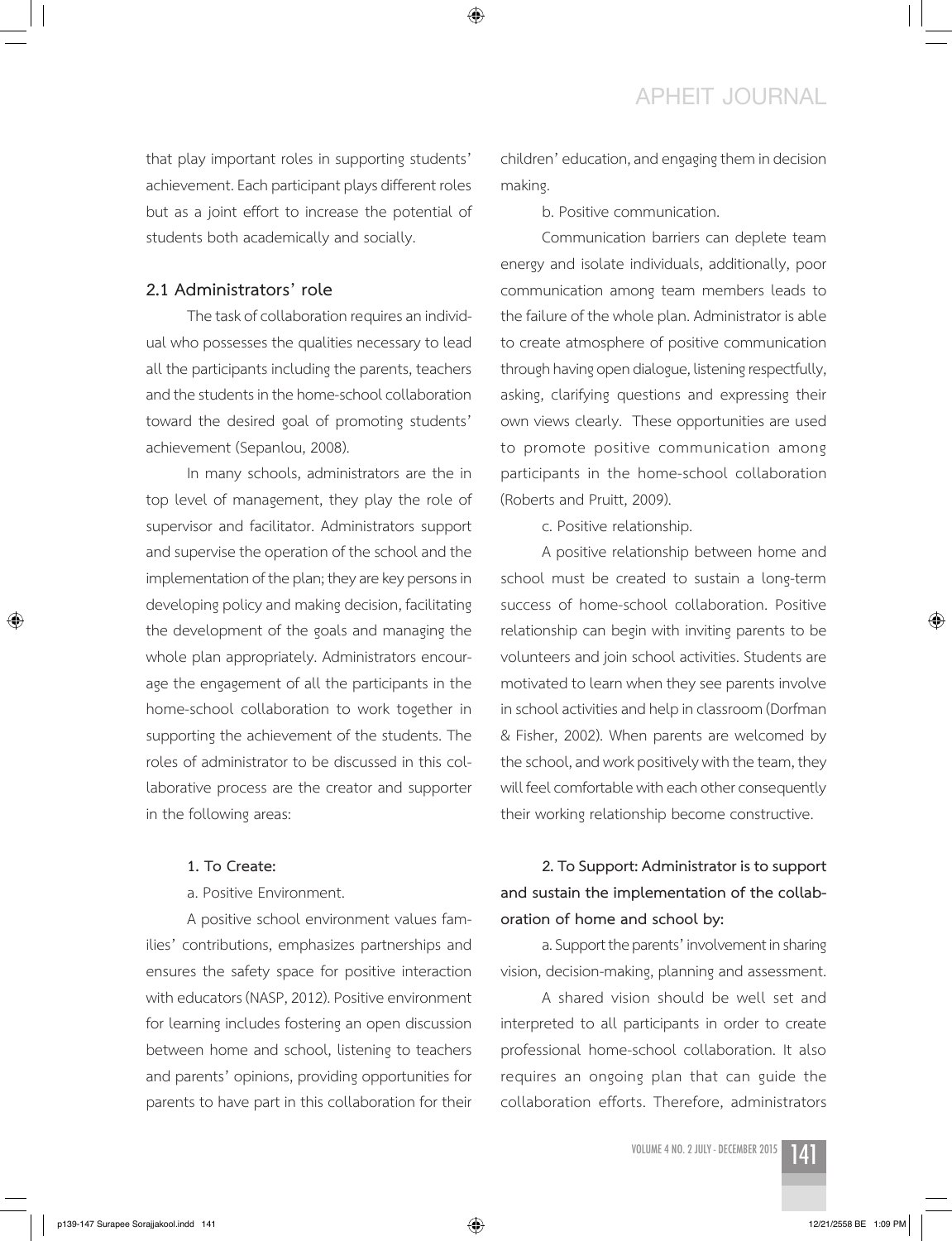should engage teachers and parents in making plan, and determining the best practices of collaboration work for improving students' achievement. Distribute leadership to teachers who play the key roles in the collaboration, provide them with authorities and flexibilities in making decision, ensure that parents are also welcomed in the decision making process with administrators and teachers. Simultaneously, a continuous assessment also needed to sustain effective home-school collaboration. School administrators involve both teachers and parents in the assessment process to evaluate the collaboration plan, implementation, and the short-term and long-term achievement.

<u>Filmer</u>

b. Support with resources.

The home-school collaboration requires the allocation of adequate resources to assist families and educators in fulfilling their partnership roles (NASP, 2012). School arranges the time for the appointment of teachers and parents and provides opportunities for them to meet and discuss the problems of students. Besides, the collaboration also needs financial support. Other resources include training courses for both teachers and parents; develop a family support room for teacher-parents and parents-parents communication; encourage teachers to collaborate with parents in students' education by setting up an incentive system (Smith and Piele, 2006).

c. Support the promotion of shared responsibilities.

Home-school collaboration results in a shared responsibility among parents and educators for educational outcomes (Raffaele & Knoff, 1999; Christenson, 1995). Every participant play their respective roles in helping students, all of them engage in joint efforts to increase mutual respect, understanding and flexibility among home and school towards student achievement. Through this sharing process, parents, teachers, and administrator will join forces in respect and collaborative manner to address problems and develop plan for students (NASP, 2012).

#### **2.2 Teachers' role**

Teachers are the linkage of administrators and parents, and parents and students as well. Thus, with administrators as a team, they are to work together with parents and support them in assisting students' learning. Their roles are to create and support in the following areas:

#### **1. To create:**

a. Create positive learning environment.

Environment impacts students' abilities to learn. Thus it is important that teacher create positive learning environment to enrich student's learning by creating the warm and welcoming atmosphere within the school for both students and parents. Allow students to share their accomplishments with parents and welcome parents to be part of the learning of students by creating time to discuss goals and expectations for student's performance (Virginia Department of Education, 2002). Recognize the opinions of parents and support them in nurturing their children. Students do better when they realize that teacher and parents are team.

b. Create decision-making process that involves parents.

In the home-school collaboration, teacher and parents work as a team to address mutual concerns of students, forming committees to support student academic achievement, creating time to



⊕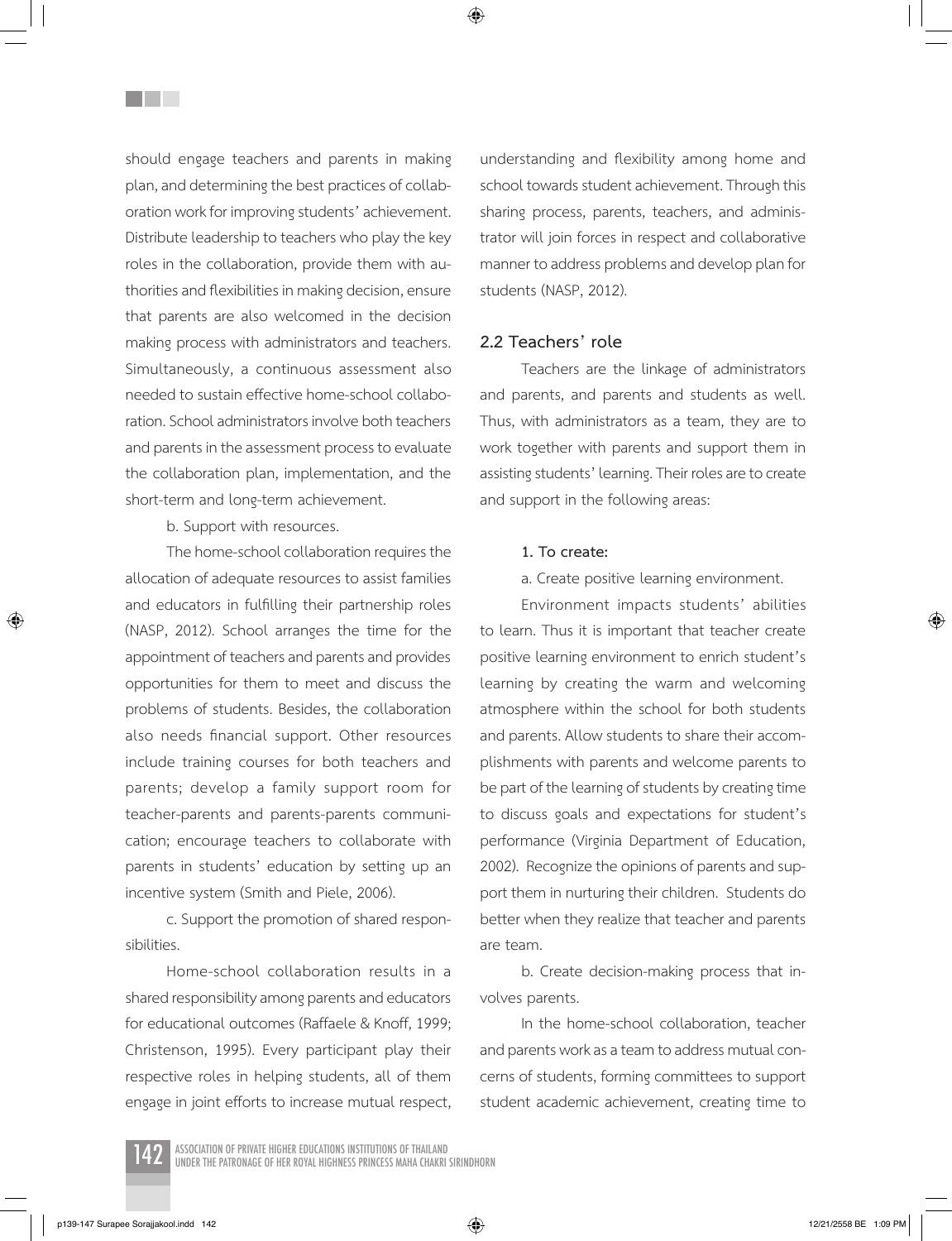# **APHEIT JOURNAL**

discuss goals and expectations for student performance (Virginia Department of Education, 2002). Teachers can involve parents in decision-makings by creating collaborative activities, changing items on report cards and grading systems, and suggesting promotion requirements. Recommended steps for the inclusion of parents in decision-making are: 1. including parents in school meeting; 2. gathering information about students' education and behavior from parents; 3. sharing ideas with parents and listen to parents as well; 4. giving advice and take part in decision making while working together to support students' achievements.

c. Create volunteer program.

Creating a volunteer program in classroom allow parents to be involved with students and school. Parents are equipped with skills, talents, to support the program. (Virginia Department of Education, 2002), Involving them as a volunteer will allow them to use their capabilities to help students in the classroom. In order to achieve the goals of the program, parents should be invited to classroom, providing opportunities for them to help students with academic tasks including reading, participate in classroom activities, observe students learning. Time spent in the school and classroom can help parents gain a better understanding of the teacher's role as well as education system (Michigan Department of Education, 2011).

d. Create education time for parents to understand students and school.

Parents with lower education hold the opinion that they don't know the school educational system and curriculum, they might believe that they have little or nothing to contribute to their child's education (Michigan Department of Education, 2011). Therefore, school should provide opportunities for parents to learn about school policy, student learning, and the positive way to collaborate with school and teachers for supporting student learning. Parents are encouraged to visit classroom, observe students learning, and interact with teachers to learn about student learning. They are also welcomed to attend discussion and forums, so that they have adequate information about school, policy and procedure. Parents may be assisted, supported and educated by school with parental skills to help in students in learning.

e. Create Positive two-way communication process.

Positive two-way communication is a powerful tool for teachers and parents to exchange information that enable them to assist students' learning. However, researchers insisted that communication between school and parents is a potential feedback process rather than a simple exchange of information (Katyal and Evers, 2014). Effective home-school collaboration stimulates parental empowerment through positive meaningful two-way communication between home and school based on mutual respect and trust. The better understanding between school, teachers and parents, the more collaboration and support they can experience.

#### **2. To Support:**

a. Parents' opportunity to collaborate.

There are a number of practical barriers that teachers face when involve parents in their children's learning and engage them in the communicational process with school educators. The limited time is the main barrier that reported by teachers, they are busy with daily teaching tasks, and have less time to communicate with parents.

volume 4 no. 2 july - december 2015 143



⊕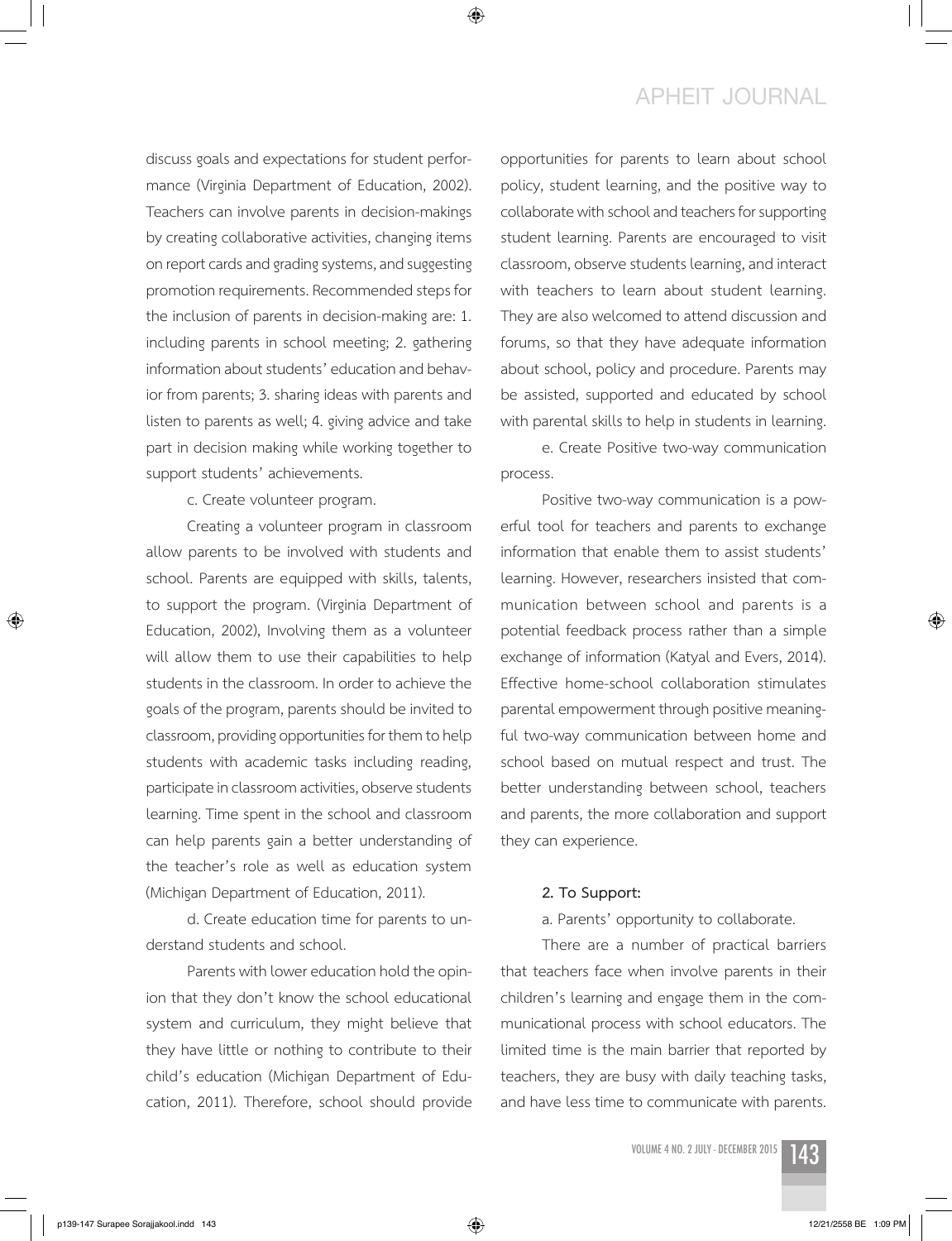Therefore, teachers and administrators need to seek out the effective ways to arrange time and provide opportunities for teachers and parents to communicate and discuss about students' learning and performances.

<u>Filmer</u>

b. Support parents with feedback about student's learning and performance.

Parents are empowered to ask questions, provide feedback, and seek support from educators; equally, teachers also have responsibilities to support parents in helping students by sharing students learning feedback, performance, attendance and all the development of students that will impact student's achievement. Teacher can organize a conference with parents where student will present their scorecard; their interests, their learning strengths and weaknesses, homework completion and classroom performance.

c. Parents in Co-teaching with teacher.

Teachers are encouraged to involve parents in the co-teaching practices to support their children (Virginia Department of Education, 2002). Parents assist in co-teaching, and support the extra-curricular activities. Teachers and parents work together to set academic goals for students. The teacher may offer the parents a range of ways to participate in these educational goals, such as understand school curriculum and home reading activities (Michigan Department of Education, 2011).

#### **2.3 Parents' role**

⊕

Goldenberg (2004) claimed that parents play an important role in the children's education, they ensure the completion of homework; attend the parent-teacher conferences and school-based parents meeting. Family involvement is linked to student achievement at all grade levels, the more involvement of parents and families, and the better student performance (Roberts and Pruitt, 2009).

As a result, the roles of parents in increasing student academic's achievement are to create and support in the following areas:

#### **1. To Create:**

a. A positive learning environment at home.

There is no denying that a well home learning environment has a positive effect on students' achievement (Mary, 2001). Parents should set a time for learning, provide a comfortable and quiet place to work, provide spiritual, academic, and emotional support, allow opportunity to discuss the learning progress and barriers, the importance of effort and model of problem-solving behavior (NASP, 2012).

b. A teamwork with students.

Parent-student teamwork provides opportunities for them to discuss the learning progress and barriers, emphasize the importance of effort and model problem-solving behaviors (NASP, 2012) Thus, good teamwork create positive learning environment at home.

c. A Time to support teachers in classroom teaching.

Parents and teachers can work together in the classroom to develop opportunities for parents to participate meaningfully in students learning. The involvement of parents includes assisting in teaching, supporting the slower students, reading for students, and helping students with their assignments. Parents support teachers in classroom teaching decrease the working isolation of the teacher and boost the parent-teacher collaboration.

#### **2. To Support:**

a. Students in the assignments and homework

⊕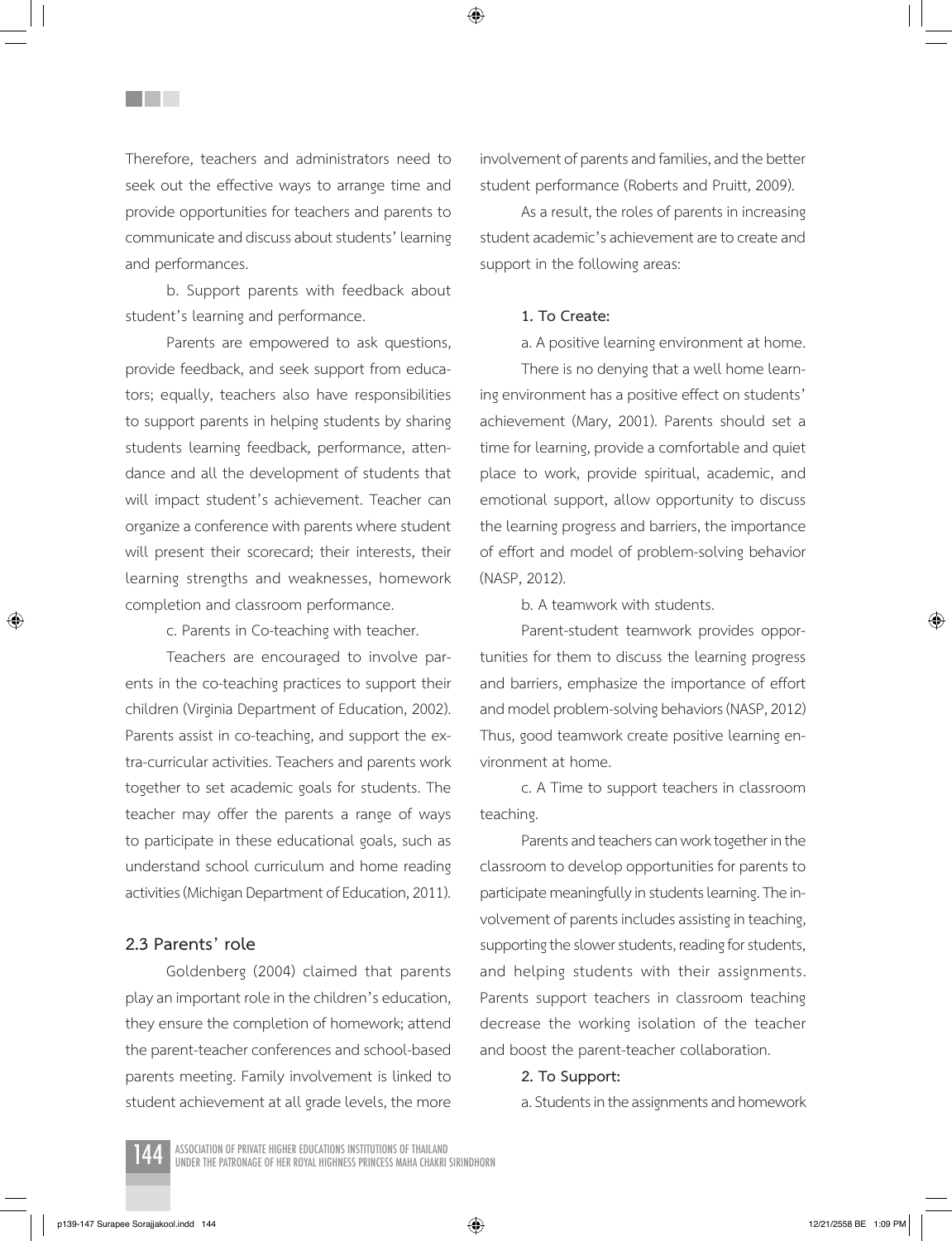### **APHEIT JOURNAL**

Many researchers mentioned that helping with students' homework is an indispensable activity in home education (Raffaele & Knoff, 1999). Parents can support students to do homework by creating a quiet place for them to work, having all the needed materials for the work, helping with homework, reading to their children, talking to each teacher about the homework, asking for extra help from teachers if students have trouble with homework (Michigan Department of Education, 2011).

b. Support school's activities as volunteer.

Parents can be part of the following school activities: review report cards, support participating in education in school building, volunteer in the classroom, attend the parent-teacher conferences and school-based parent meeting. In this way, more opportunities are provided for communication with school educators about students' education, share information, ideas and decision making for students' development. Parents involve in various school activities as volunteers help to reinforce the positive home-school collaboration.

# **Part 3 Components to enhance successful home-school collaboration**

This study discusses components that enhance home-school collaboration through the CTT model. Administrators, teachers and parents play the roles of creators and supporters in enhancing students learning through building commitment, trust and teamwork.

a. Commitment: All party is committed to assist the child to develop their fullest potential both academically and socially.

Participants should recognize commitment and accountability as effective element in the process of home-school collaboration (Holmes & Wynne, 1991). Home-school collaboration requires the commitment from all participants to assist students to develop to their fullest potential both academically and socially. Participants in the homeschool collaboration must agree on and adhere to a working plan to guide their efforts.

b. Trust: Parents, school, and teachers work together with the trust that all party is doing the best for students.

The development of trusting relationships is very essential element in creating and sustaining family connections with the school (Michigan Department of Education, 2011). Trust is an vital factor in building the high-quality relationships needed to foster collaboration in school (Roberts & Pruitt, 2009) Mutual respect and trust helps to overcome barriers of collaboration, Kirtman (2014) **Creator**



◈

 $\bigcirc$ 

⊕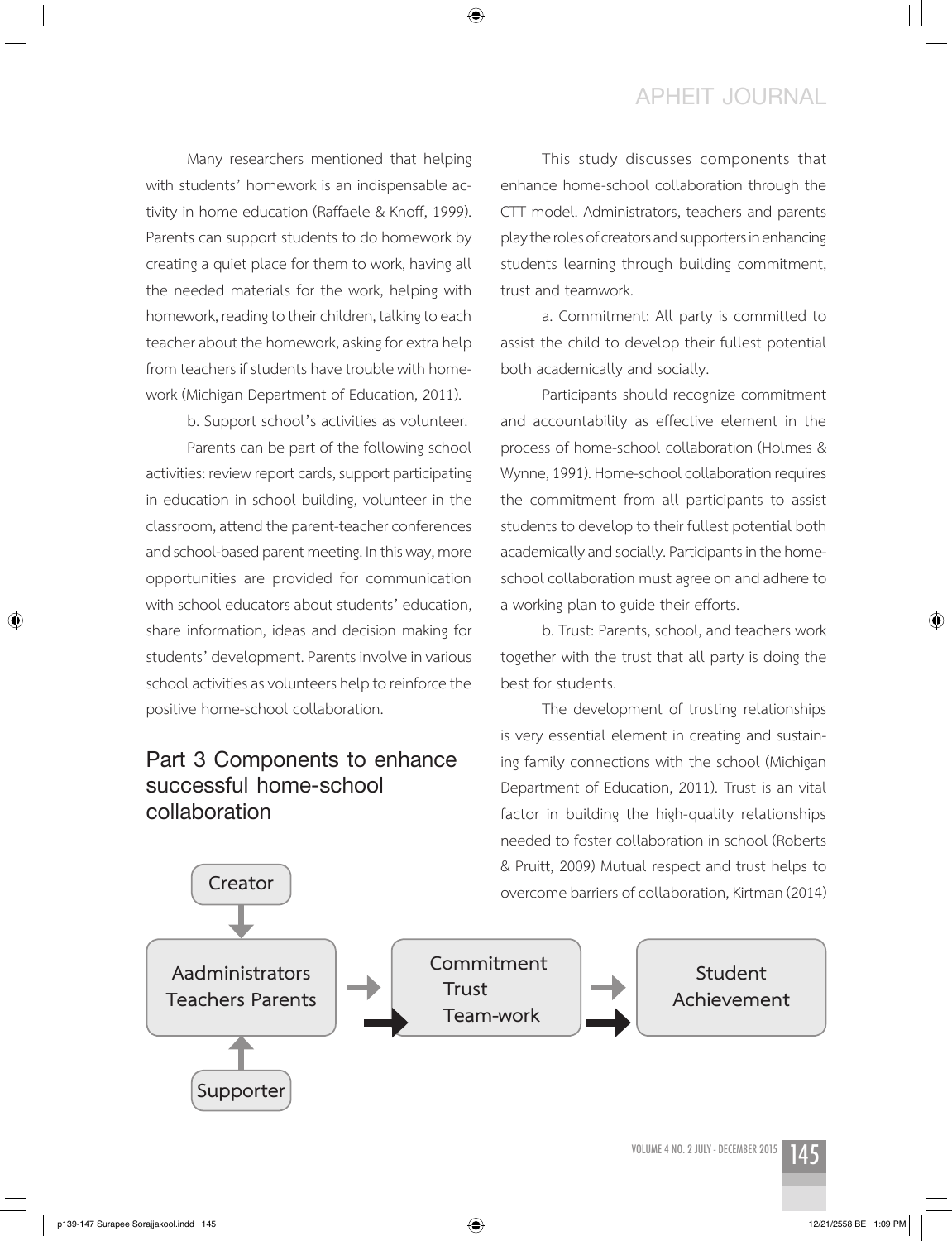stated that building trust and relationships that can withstand critical feedback takes time, all the participants must constantly work on this open and honest behavior and maintain effective and clear communication (Roberts and Pruitt, 2009).

<u>Filmer</u>

c. Team-work: In order for the goals to be accomplished, every parties are needed to accomplish their roles and responsibilities together are one.

Effective teamwork guides the development of home-school collaboration that fit the needs of every party, and provides an ongoing mechanism to address home-school concerns about students' performance (Virginia Department of Education, 2002). Administrator should encourage teachers to expend their abilities in involving and working with parents, support them with resources and materials needed. Teachers and parents keep communication with each other positive, ongoing and active, be enthusiastic in sharing responsibilities in order to make the teamwork more effective.

# **Conclusion and Recommendations**

⊕

The joint work among school administrators, teachers and parents will undoubtedly contribute to student achievements. Everyone plays the role of creators and supporters to increase the potentials of the students. All participants take part in creating and supporting positive environment of learning, communicating, and sharing of responsibilities both at home and school. Commitment, trusts, and teamwork are key components in enhancing successful home-school collaboration.

Home-school collaboration is an ongoing process, thus participants in the home-school collaboration must be committed to render their full support to increase students' achievement. Administrators are committed to create and support positive environment to improve two-way communication and an involvement of home and school. Teachers and parents are committed to work as team in providing feedback, dialog, and supporting various school activities. Deviant beliefs must be adjusted, removed or limited to the continuous improvement of cooperation. As a result, the home-school collaboration supported by administrators, teachers and parents will be improved.

The development of the trusting relationships between school educators and parents increases positive connection between administrators, teachers, and parents. To develop the trusting relationship, more opportunities should be provided so that administrators, teachers and parents will be able to work with each other. Through the working process, they will learn to understand and respect each other's perspective. Since students' achievement is the ultimate goal for everyone, then trust that all participants will do the best for students.

People that work as a team recognize that they are working toward the same goal. Thus, in order to be successful, everyone is team member. People in the team listen to each other, support one another and move together toward the same direction. Thus, administrator, teacher, and parents will continue to communicate effectively, share responsibilities, and support each other in what every way they can to reach the goal, which is student's achievement.

Hence, to expand home-collaboration, a team of administrator, teachers, and parents be faithful with their roles and put into practice the concept of home-school collaboration by starting with the commitment, trust, and team work.

↔